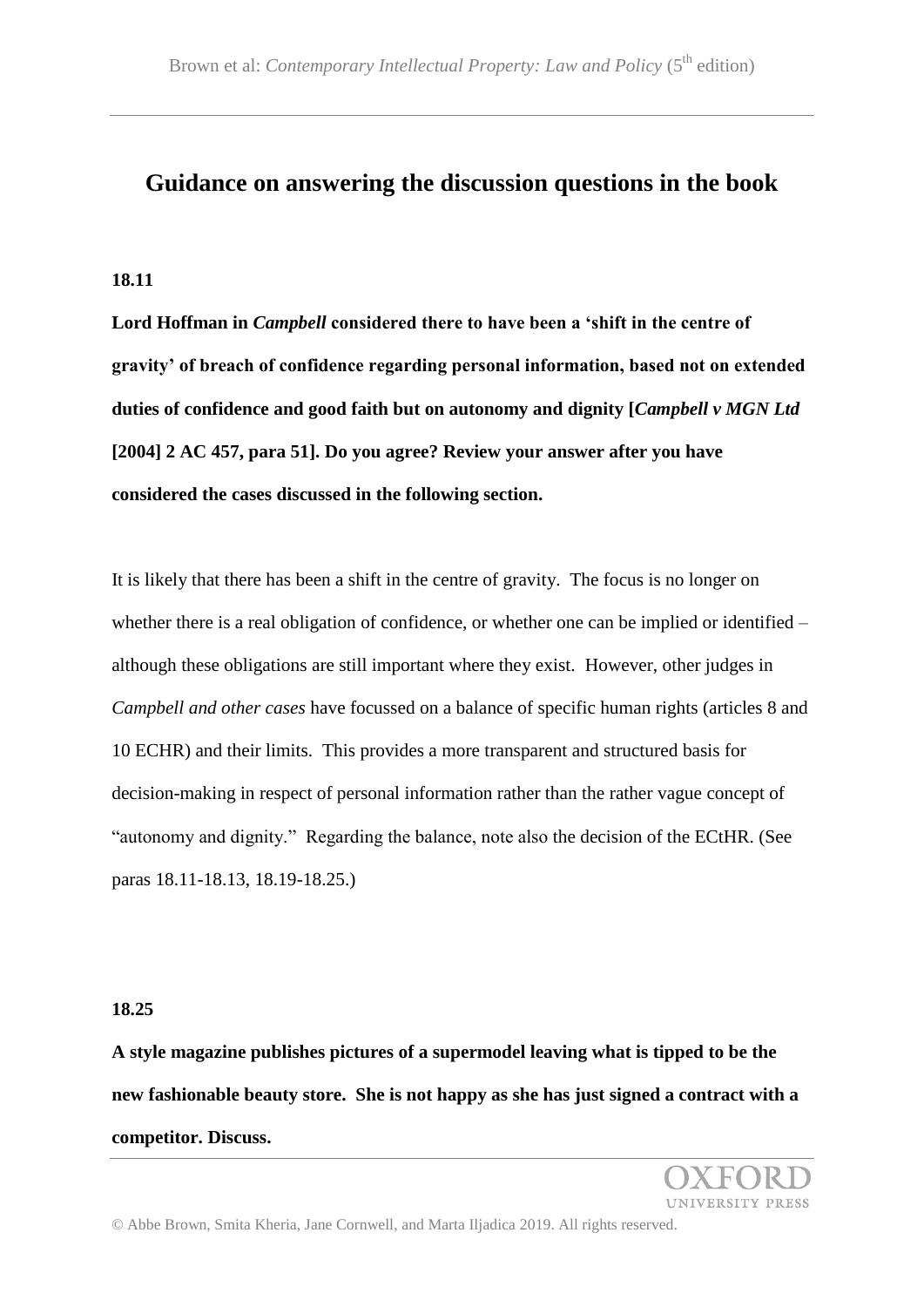A problem arises for the supermodel if the photographs are to be published. This scenario is similar to *Campbell v MGN Ltd* [2004] 2 AC 457and *Douglas v Hello!* [2007] UKHL 21 where special treatment has been afforded to photographs (see para 18.17). However, those cases involved photographs taken in public revealing details of a health problem, and photographs taken in private of a wedding.

It is less likely that a visit to a new store is information in respect of which the supermodel has a reasonable expectation of privacy (compare photographs of a child: para 18.14). The fact that the visit was unwise does not change this. The question would be more complex if, say, the supermodel was photographed leaving by the back door or in the middle of the night. This would be more likely to satisfy the test proposed by the Court of Appeal in *Hello!* (see para 18.12, 18.56 and also look back to paras 17.23-17.24).

If there is information in respect of which there is a reasonable expectation of privacy, article 8 ECHR is engaged and must then be balanced with article 10. Details of choice of beauty store to visit are not the highest form of expression. However, given the new contract there is a celebrity story worth telling; and it is one of the business, as opposed to personal, life of the individual. Accordingly, preventing disclosure of this information would be unlikely to be a proportionate restriction on article 10 freedom of expression. (See paras 18.19- 18.25 for discussion of balancing act cases.)

The competing store is also unlikely to be pleased if the photographs are published. However, its remedy would only be in contract against the supermodel. It is unlikely that

UNIVERSITY PRESS

© Abbe Brown, Smita Kheria, Jane Cornwell, and Marta Iljadica 2019. All rights reserved.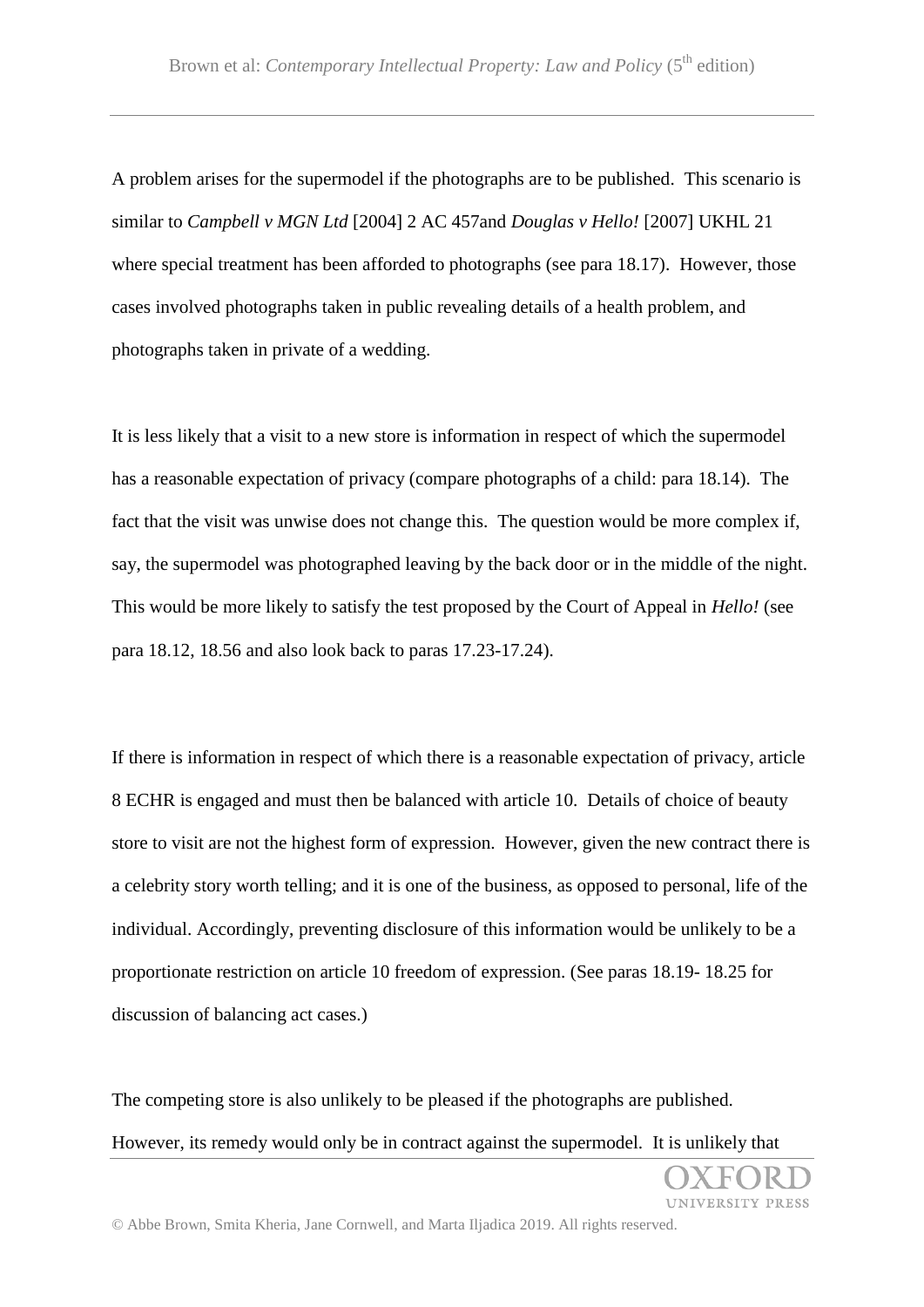developing doctrines of personality and information as property would cover this situation. See also later in this chapter, paras 19.56ff.

## **18.52**

**Do you agree that the endorsement of a well-known personality can be a source of goodwill? Does Article 8 ECHR require the protection of such goodwill? Whose goodwill? – the trader whose products are endorsed or the personality doing the endorsing? And consider how your conclusions here relate to your views formed earlier regarding privacy.**

The endorsement of a well-known personality can clearly attract more business for the product so endorsed, otherwise it would not be such a common commercial phenomenon. So false endorsement would seem to be a way of attracting custom by deception (see *Irvine* v Talksport Lts [2003] EWCA Civ 423). But the goodwill involved, at least initially, seems to be that felt towards the personality rather than to the business or product being endorsed; the one begets or increases the other. And what if the personality then behaves in a way which some argue have a negative impact on the product? An answer might lie in contract – but what is the impact on personality and passing off arguments?

Article 8 ECHR deals with the right to privacy; but endorsement is not so much about privacy as publicity (unless perhaps the well-known person is well-known for avoiding rather than seeking publicity). From the more commercial side, the finding by the House of Lords that OK! could sue in respect of the wedding pictures in *Douglas v Hello!* [2007] UKHL 21 did not create a right in publicity.

INIVERSITY PRESS